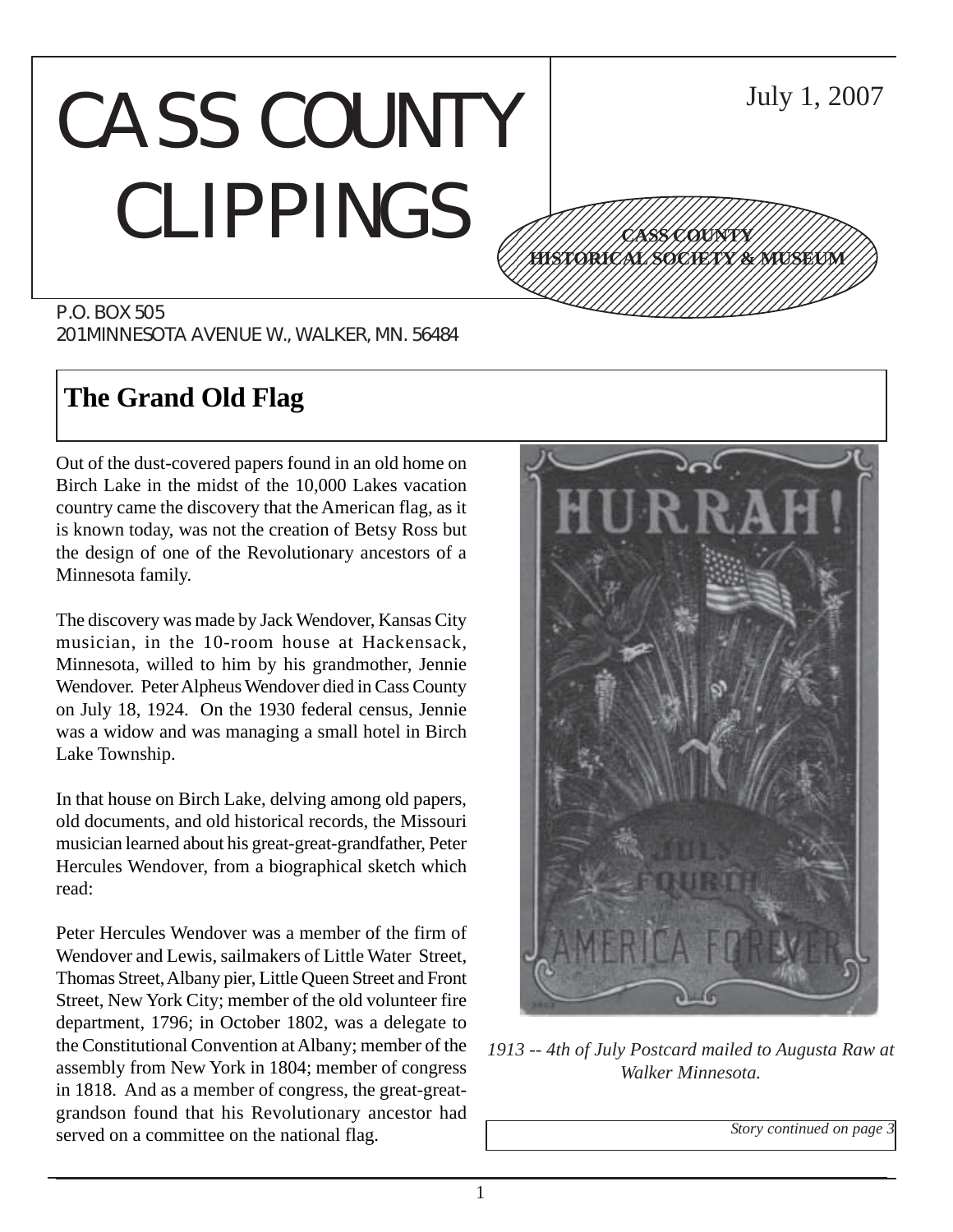#### $1$  9  $\pm$  9  $\pm$  9  $\pm$  9  $\pm$  9  $\pm$  9  $\pm$  9  $\pm$  9  $\pm$  9  $\pm$  9  $\pm$  9  $\pm$  9  $\pm$  9  $\pm$  9  $\pm$  9  $\pm$  9  $\pm$  9  $\pm$  9  $\pm$  9  $\pm$  9  $\pm$  9  $\pm$  9  $\pm$  9  $\pm$  9  $\pm$  9  $\pm$  9  $\pm$  9  $\pm$  9  $\pm$  9  $\pm$  9  $\pm$  9  $\pm$  **Cass County Research Center**  $\blacksquare$

Our facility has been quite busy again this summer. Many people are viewing the 15,000 names in our obituary index on our website and have been requesting copies.

123456789012345678901234567890121234567890123456789012345678901212345678901234567890123456789 123456789012345678901234567890121234567890123456789012345678901212345678901234567890123456789

123456789012345678901234567890121234567890123456789012345678901212345678901234567890123456789  $1$  9  $\pm$  9  $\pm$  9  $\pm$  9  $\pm$  9  $\pm$  9  $\pm$  9  $\pm$  9  $\pm$  9  $\pm$  9  $\pm$  9  $\pm$  9  $\pm$  9  $\pm$  9  $\pm$  9  $\pm$  9  $\pm$  9  $\pm$  9  $\pm$  9  $\pm$  9  $\pm$  9  $\pm$  9  $\pm$  9  $\pm$  9  $\pm$  9  $\pm$  9  $\pm$  9  $\pm$  9  $\pm$  9  $\pm$  9  $\pm$  9  $\pm$  123456789012345678901234567890121234567890123456789012345678901212345678901234567890123456789 12345678901234567890123456789012345678901234567890123456789012345678901234567890123456789012345678901234567890

We've received a few postcards and photographs to add to our files. The Itasca County Historical Society forwarded a huge box of photos and hundreds of negatives from the Grand Rapids Herald Review. These are mainly portraits and resort photographs from northern Cass County. We are working at indexing them and adding them to our collection.

Another item of interest is a small collection of photographs pertaining to the CCC Camp at Breezy Point, Walker Camp #3709, which came to us from out of state. If you have any photos, which could be copied of the CCC Camps in Cass County, or were a member yourself, please consider contacting us and sharing some information on this period of Cass County history.

Our website was one year old in May. Traffic to the website increased as of January 1st, 2007 when we added the obituary index. We expect to add early deaths in Cass County 1896-1904 within the near future. Please visit us at:

**www.casscountymuseum.org**.

#### 123456789012345678901234567890121234567890123456789012345678901212345678901234567890123456789 12345678901234567890123456789012345678901234567890123456789012345678901234567890123456789012345678901234567890 Welle byons Scenres Patent for Grader  $1235678901234567890123456789012345678901234567890123456789012345678901234567890123456789012345678901234567890123456789012345678901234567890012345678900123456789001234567890012345678900123456789001234567890012345678900123$ 123456789012345678901234567890121234567890123456789012345678901212345678901234567890123456789 in November 1919  $1$  9  $\pm$  9  $\pm$  9  $\pm$  9  $\pm$  9  $\pm$  9  $\pm$  9  $\pm$  9  $\pm$  9  $\pm$  9  $\pm$  9  $\pm$  9  $\pm$  9  $\pm$  9  $\pm$  9  $\pm$  9  $\pm$  9  $\pm$  9  $\pm$  9  $\pm$  9  $\pm$  9  $\pm$  9  $\pm$  9  $\pm$  9  $\pm$  9  $\pm$  9  $\pm$  9  $\pm$  9  $\pm$  9  $\pm$  9  $\pm$  9  $\pm$  123456789012345678901234567890121234567890123456789012345678901212345678901234567890123456789 12345678901234567890123456789012345678901234567890123456789012345678901234567890123456789012345678901234567890 123456789012345678901234567890121234567890123456789012345678901212345678901234567890123456789  $1$  9  $\pm$  9  $\pm$  9  $\pm$  9  $\pm$  9  $\pm$  9  $\pm$  9  $\pm$  9  $\pm$  9  $\pm$  9  $\pm$  9  $\pm$  9  $\pm$  9  $\pm$  9  $\pm$  9  $\pm$  9  $\pm$  9  $\pm$  9  $\pm$  9  $\pm$  9  $\pm$  9  $\pm$  9  $\pm$  9  $\pm$  9  $\pm$  9  $\pm$  9  $\pm$  9  $\pm$  9  $\pm$  9  $\pm$  9  $\pm$  9  $\pm$

123456789012345678901234567890121234567890123456789012345678901212345678901234567890123456789 12345678901234567890123456789012345678901234567890123456789012345678901234567890123456789012345678901234567890

12345678901234567890123456789012345678901234567890123456789012345678901234567890123456789012345678901234567890

The distinction of being the first Chippewa Indian to secure a patent from the United States belongs to W. H. Lyons, a resident of Bena. In 1919, he secured a patent for a road grader. The Walker Pilot reported: "Mr. Lyons had a photograph of his new invention and it appears to be one of the most practical road working machines that has ever been brought to realization. The machine will do anything that any other machine will do and is very simple. With the aid of only one team of horses, or a small tractor, it will do the work that heretofore has required three or four teams. A Lyons road grader will be on display in various places in Northern Minnesota as soon as a number of them can be manufactured. Cass County will have an opportunity of trying out one or more of them on its extensive road projects in the county next summer…. Mr. Lyons should find a ready market for his production. Here's wishing him success."

#### **Cass County Historical Society Board of Directors**

Eric Myhra Cecelia McKeig Audrey Chelberg Sandy Pauly Dan Eikenberry Diana Kramer Kelly Nelson

#### **Cass County Research Center**

The research center is staffed by the Cass County Historical Society at the Cass County Museum in Waker. Someone is available to assist you in your research Tuesday-Friday from 10:00 - 5:00 from May 15-Sept 15. Research is also available by appointment through the winter. The research library, obit indexes, newspaper microfilm, and other archival materials are accessible for a \$10 research fee for non-members.

One of our immediate goals is to expand the microfilm collection of newspapers and census records as we have the only microfilm reader/printer available for public use in the county.

123456789012345678901234567890123456789012345678901234567890123456789012345678901

**The Cass County Historical 12356 Society meets on the second Tuesday of each month at 6:30 12345 at the Museum.** The Museum.

**-The next meetings are August-**1234 September 1234 September 1235 September 1235 September 1235 September 1235 September 1235 September 1235 **14th & September 11th.** 1234567890123456789012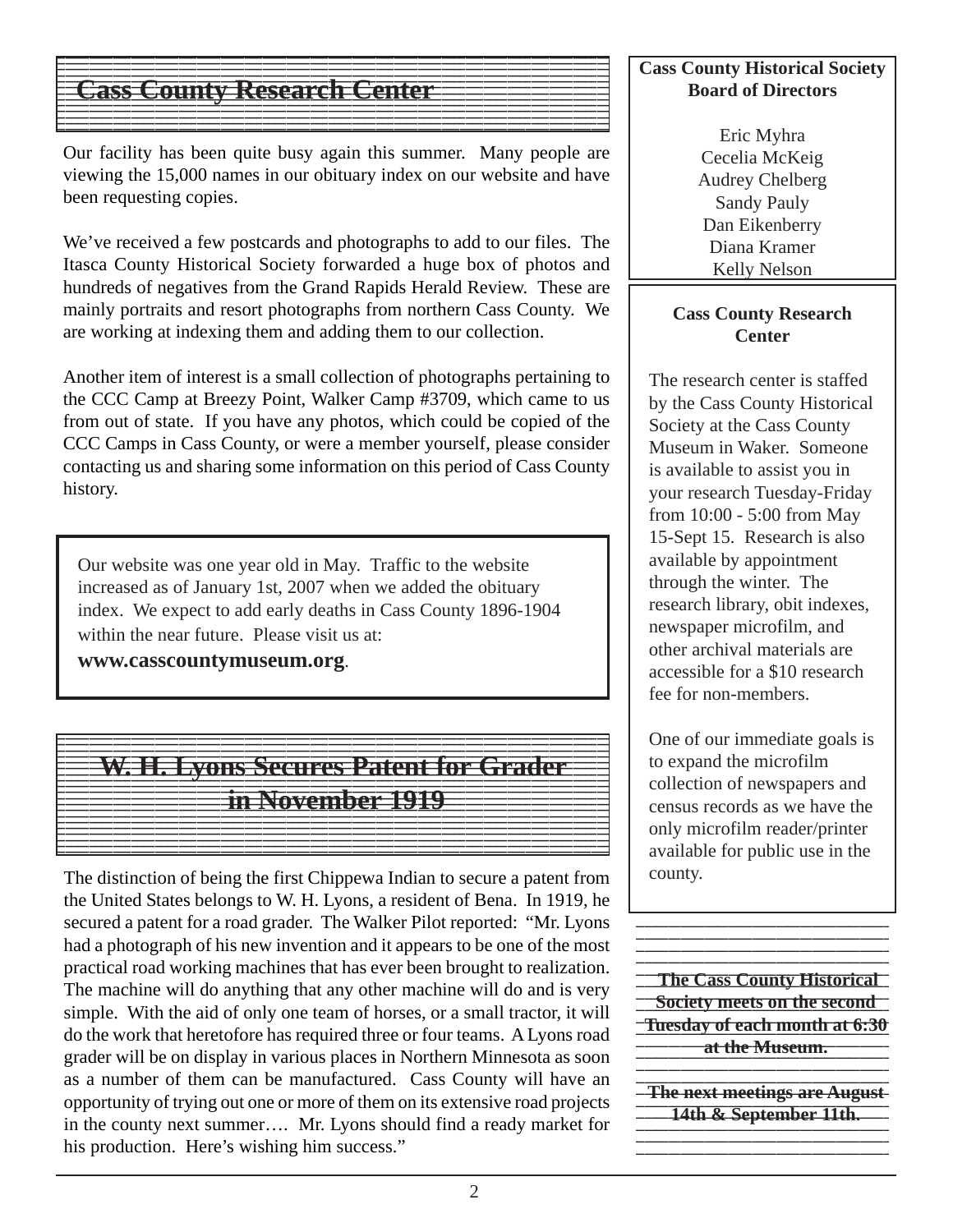Delving further among the papers, he found a newspaper clipping, an article by one A. Bedford, which kaid:

In 1817 an attempt was made to change the flag, as there were 20 states and all wanted to be represented on the flag (then with only 13 stars arranged in a circle). Hon. Peter H. Wendover was chairman of the committee to select a design. The committee found great difficulty in securing a design to please all the members of congress. The representatives of the seven new states declared that if they could not have stars and stripes for them, they would demand to have a single figure and preferred to go back to the original pine tree. Mr. Wendover, chairman of the committee, replied that it ought not to have been changed from Washington's plan of 13 stars and 13 stripes (the Betsy Ross flag) but that he would offer a compromise. He said:

"We now have 15 stripes and they are not wide enough to show well at a distance and make sure that it is not a red flag. I suggest we make it 13 stripes as before (one for each of the original 13 colonies) and give you each a star."

This was acceptable to them and the committee reported Mr. Wendover's motion as follows:

**That from and after the Fourth of July next, the flag of the United States be 13 horizontal stripes, alternate red and white; that the union have 20 stars, white in a blue field. That on the admission of every new state into the union one star be added to the union of the flag, and that such addition shall take effect on the Fourth of July next succeeding such admission.**

This resolution was adopted as a law by congress on April 4, 1818 to take effect July 4, 1818, and this is our flag today.

When the present flag was adopted it had 20 stars with a star to be added for each new state; it provided 13 stripes, seven red and six white, thus defining how they should be placed, but no plan was made as to how the stars should be arranged.

Mr. Wendover asked Captain Reid for his idea, and Mrs. Reid made one on which the stars were arranged in the shape of one large star. Mr. Wendover said it was very pretty, but so much space was wasted that the stars would be very small, and he predicted that over many years there would be 50 states in this great and

glorious union, and that the stars would become so small that another change would have to be made and he wanted the flag fixed this time permanently.

He suggested that the stars be placed in lines so that the space of the canton might be fully utilized, and even be enlarged a little and the same style could be kept up indefinitely. Mr. Reid's plan was dropped and Mr. Wendover's adopted. On April 13, 1818, a severe storm tore the flag on the capitol to shreds. Mr. Wendover objected to transacting business without a flag over them, and as no other was handy, he gave them the flag that Mrs. Reid had made, which was the only time that it was ever used.

Abstracted from the Walker Pilot, October 23, 1936.



Volunteers are urged to meet again on a regular basis at the museum to read newspapers and abstract the pertinent information and put it on 3x5 index cards. Obituaries from the Cass Lake Times have been completed from 1899 - 1980. Please call for information on dates and time.

Volunteers are also needed to file material into our archival collection. This involves completing a collection information form and determining which file to enter the information into.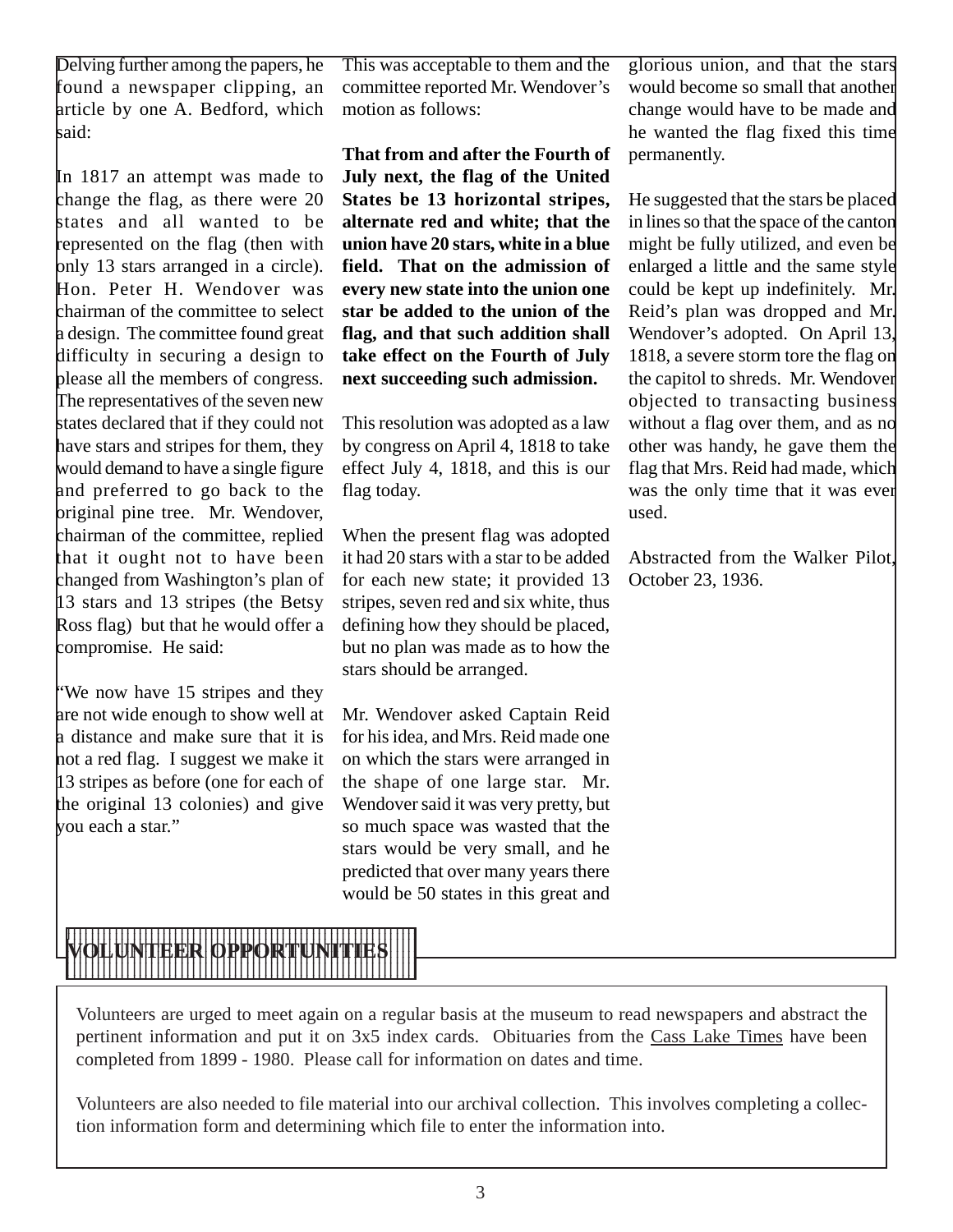## **Centennial of Bena Celebration -- August 18, 2007.**

As soon as the Great Northern Railway built its tracks through the Bena location in 1898, Ernest Flemming built a little log stopping place. The whole country was timber, and he saw the potential in the thousands of acres of white and Norway pine. The road between the government dams at Winnibigoshish and the Leech Lake Dams intersected with the railroad tracks and Ernest knew that if there was going to be a town, it would be at that site.

A bitter fight occurred when another group of investors wanted to establish the townsite at Richards rather than at Bena. After a battle in the courts, the townsite was finally established at Bena and the town was incorporated on October 3, 1906. There were 214 residents within the town at that time. The town swelled in population and at one time, Bena was reported to have had a population of 1800, but no doubt all the lumberjacks in the large camps were counted. The village had five saloons, a sporting house, and at least five hotels.

George Perry built "The Pines," one of the earliest summer resorts on Lake Winnie in about 1902 and ran it until his death in 1932. The Lyons family established a popular guide service on the lake at Lyons Landing and helped make Bena a destination for many fishermen from Iowa, North Dakota, and the Chicago area.

Although the depot and the big hotels are gone and the logging camps are silent, Bena continues to be a destination for tourists and fishermen. Many area resorts offer recreation and outdoor fun in all four seasons.

A centennial history will be available in August 2007. Discover the history of this interesting area in hundreds of photos and stories collected from the families of this thriving area on Lake Winnibigoshish. Revisit old locations or learn more about the area from the people who lived there and put down roots in one of the most scenic areas of northern Minnesota.

### Mose's Place on Lake Winnibigoshish

Mose's Place was one of the earliest resorts on Lake Winnibogoshish. It was run by Mose and Bertha Letourneau. They were married about 1910 and had one daughter Jeanette about 1913. Sometime in the 1930's, they built Mose's Place on Winnie. In June of 1943, Judson Daniels bought **Mose's Resort** on the southwest side of Winnie from Mrs. Bertha LeTourneau; and Judd's new resort was renamed **Judd's Resort.** Mose's Place had six log cabins, plus an owner's office, which served guest meals. Since Judd needed a lodge to live in, he built that first, followed by eight more cabins.

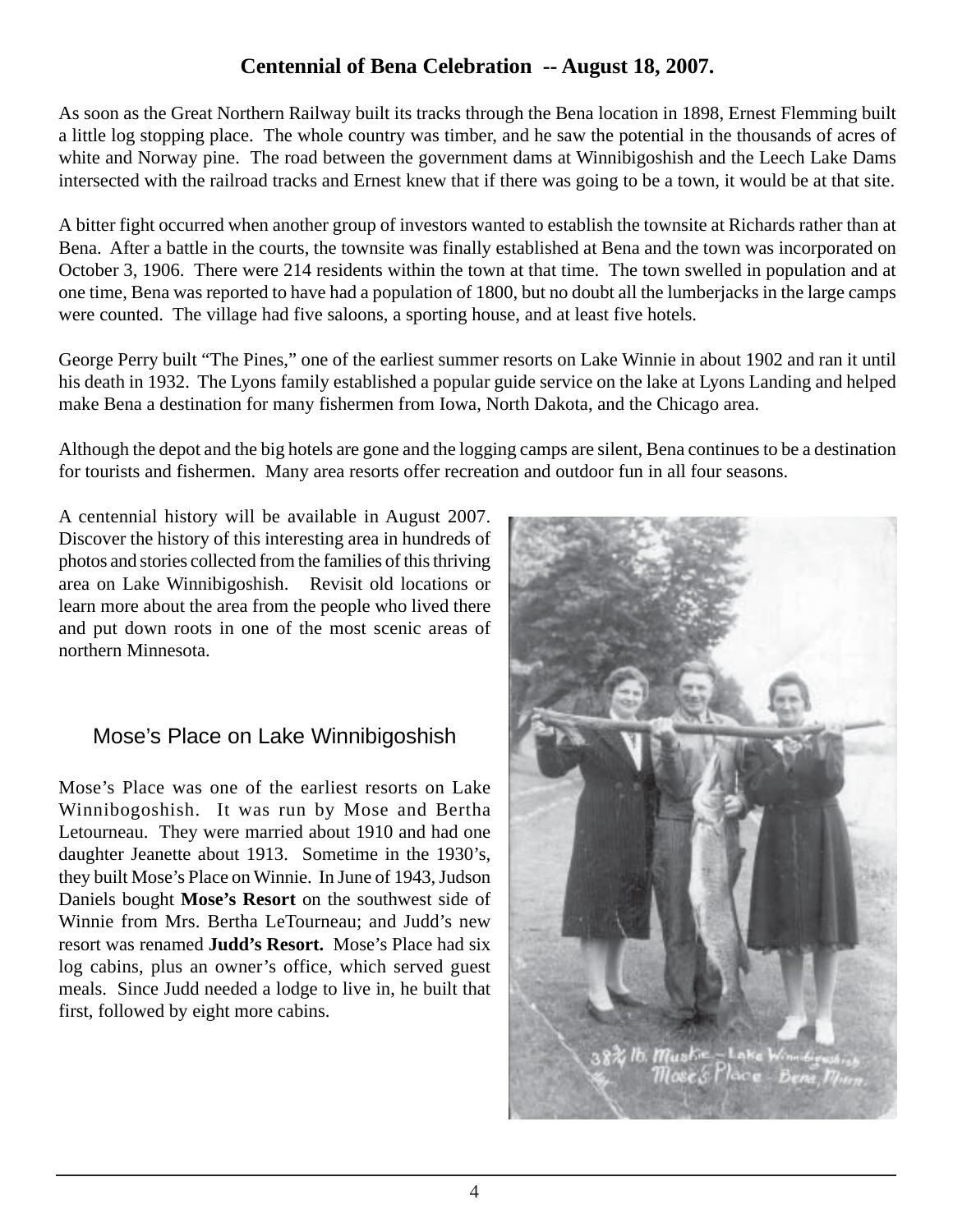## **Membership**

#### *Sponsor*

Carl & Judy Berg Don & Margaret Brown Dan & Sue Eikenberry First National Bank of Walker Jeanette Fisher Marcella Fisher Gramma Jo's House Betty Hutt Kelly & Jean Nelson Dr. Otto Ringle Spencer & Miriam Turner Tom & Doris Williams Underwood Family Foundation Walker Rotary

#### *Cities & Townships*

City of Bena City of Chickamaw Beach City of Federal Dam City of Lake Shore City of Remer City of Walker Blind Lake Township Boy Lake Township Deerfield Township Fairview Township Inguadona Township Kego Township Leech Lake Township Leader Area Lions Club Lima Township Loon Lake Township Otter Tail Peninsula Pine Lake Township Pine River Township Poplar Township Powers Township Salem Township Smokey Hollow Township Shingobee Township Sylvan Township Torrey Township Trelipe Township Turtle Lake Township Wabedo Township Wilkinson Township Woodrow Township

#### *Individual*

Frances Bean Bob Bean Vi Blackburn Margaret Dewey Bessie Engebretson Dick Hein Beulah Hendricks Mary Louise Isakson Nancy Jacobson Karen Kezele Diana Kramer Richard Myrha Elsie Nelson Frank Olson Mary Paskvan Diane Pitzen Howard Prushek Erma Schantle Bob Shelton Arthur Shenk Jeanette Silbaugh Sherry Wagner Betty Zaffke

#### *Patron*

Audrey Chelberg Tom & Sarah Cox Leland & Dorothy Delger Tony & Pat Doughty Don Flyckt John & Thelma Grimley Dave & Honey Hamilton D. W. Jones Cecelia McKeig David Nieman Norbert & Rosie Ochs Lois Orton Carol Sargent Jerry & Greta Steelman Dick & Kathie Stoneking Gary & Margaret Trimble Harry & Martha Winter

#### *Friend*

Cindy Alto Carol Bennett Sylvia Peterson Dana and Bev Sheldon

#### *Family*

Virginia Abullarade Henry & Ardyce Achermann Bob & Dodie Burdick Jim and Shirley Dowson Ken & Tanya Estabrooks Dick & Donna Evenson Jerry & Renee Geving Don & Karen Jensen Steve & Kay Johnson Robert & Betty Kangas William Kline Richard and Carol Knapp Molly MacGregor Eric & Dawn Myhra Chris & Dorothy Opheim Bob & Sandy Pauly D. Scott & Cindy Peterson Jim and Rhoda Pope Jocelyn Reus John Risteau Richard & Glenna Tappe Bob & Ann Winegar Bob & Germaine Yochum

#### *Business*

Acorn Hill Resort Dr, Steve & Sharon Bilben Walker Animal Hospital Eric Myhra Ford Frizzell Enterprises, Inc. Heritage Arts & Gifts Hummingbird Press Huddle's South Shore Resort Leader Lions Club Leroy Strand Electric Little Apple Bookstore Orton Oil Company Relative Research by McKeig Trapper's Landing

#### *In Memoriam* for : Dale Wilbur Geving